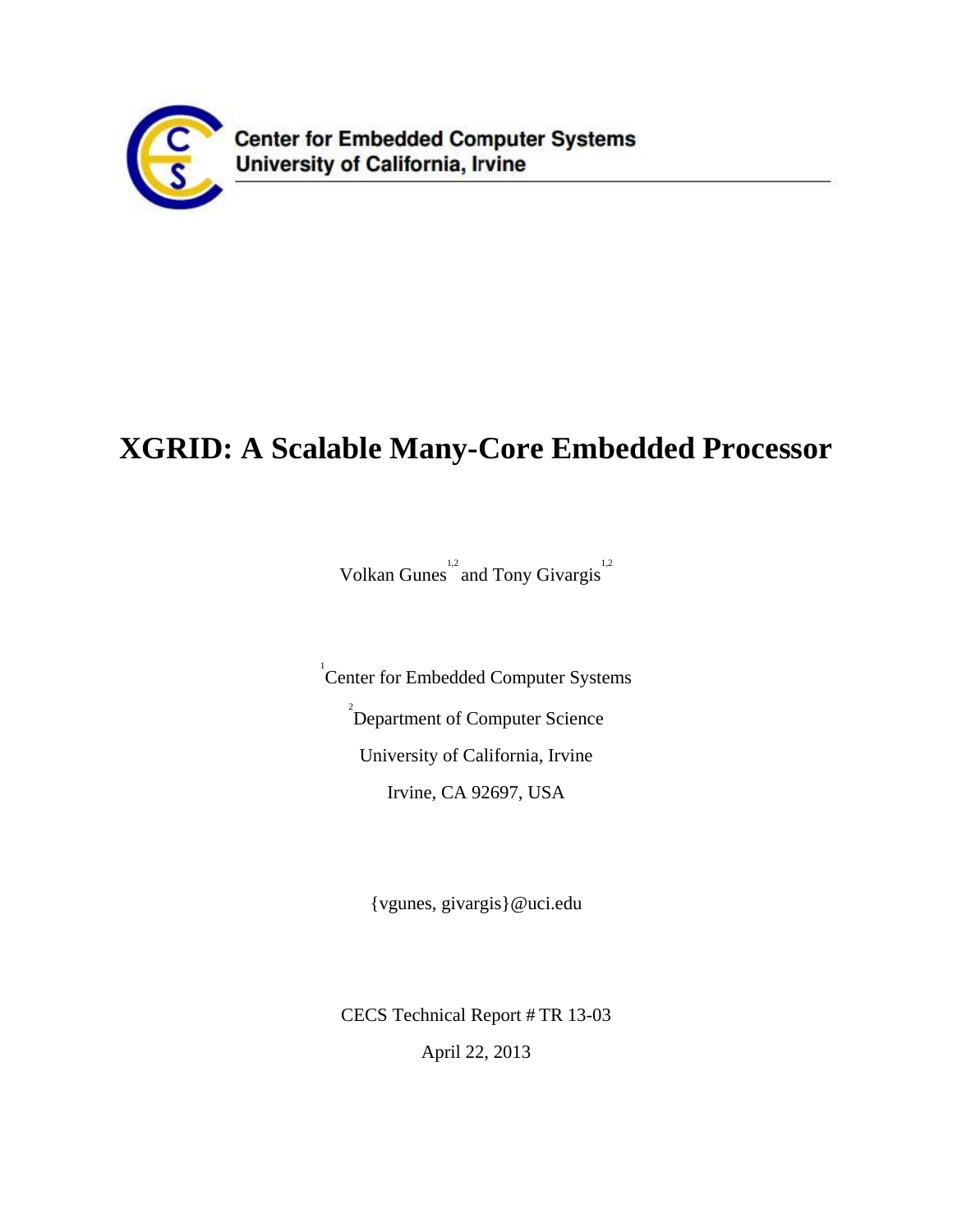## **XGRID: A Scalable Many-Core Embedded Processor**

Volkan Gunes<sup>1,2</sup>

1 Center for Embedded Computer Systems 2 Department of Computer Science University of California, Irvine, CA, USA

vgunes@uci.edu

Tony Givargis<sup>1,2</sup>

1 Center for Embedded Computer Systems

2 Department of Computer Science University of California, Irvine, CA, USA givargis@uci.edu

#### **ABSTRACT**

The demand for compute cycles needed by embedded systems is rapidly increasing. Due to the limitations of single-core processors, a move towards multi-core architectures is unavoidable. In this paper, we introduce the XGRID embedded many-core system-on-chip architecture. XGRID makes use of a novel, FPGA-like, programmable interconnect infrastructure, offering scalability and deterministic communication using hardware supported message passing among cores. We have developed a simulation framework for the XGRID architecture, which provides system performance information. Our experiments with XGRID are very encouraging. A number of parallel benchmarks are evaluated on the XGRID processor using the application mapping technique described in this work. Results show an average of 5X speedup, a maximum of 14X speedup, and a minimum of 2X speedup across all benchmarks. We have validated our scalability claim by running our benchmarks on XGRID varying in core count. We have also validated our assertions on XGRID architecture by comparing XGRID against the Graphite many-core architecture and have shown that XGRID outperforms Graphite in performance.

### **Keywords**

Multi-core, Many-core, Embedded Processors, System-on-Chip Architectures

## **1. INTRODUCTION**

Embedded systems have an important place in our daily lives. Compute demands of embedded systems have increased in recent years for many electronic devices, including but not limited to mobile devices, consumer appliances, network devices, and military applications. With the growing popularity of mobile and real time technology, this increase in demand is expected to continue for specialized embedded systems to support a wide range of new applications.

To satisfy increasing demands for compute cycles, operating clock frequency of processors was increased accordingly for years. However, it is no longer feasible to continue gaining improvements through single-core devices by increasing clock speed [1]. Providing higher CPU clock speeds to improve performance results in a non-linear increase in power consumption and this increase generates excessive operating temperatures. This situation requires more advanced cooling systems, adding cost, and decreases the reliability of the overall system [2].

The limitations of single-core processors running at high clock rates have forced the computer industry to shift to a new approach for increasing performance of computer systems, namely, a move toward multi-core processing [1]. Multi-core processors make improvements in the performance by increasing the number of the processor cores on a single chip, with each processor operating at an ideal clock speeds in order to meet overall power and thermal constraints [3].

We draw a distinction between a multi-core system, one that is limited to 8 or less cores, and a many-core system that can scale to tens, hundreds, and even thousands of cores on a single chip. A key requirement for any many-core architecture is its ability to scale efficiently. With increases in the number of cores on a single chip, the performance of the overall system becomes limited by shared resources such as buses and the memory subsystem [4]. In particular, cache coherency issues come into play as the number of cores increases beyond small number [5].

In this paper, we present a scalable many-core processor, intended for embedded applications. Our many-core embedded processor is named XGRID. Further, we outline a mapping strategy to efficiently map applications to XGRID. The contributions of this paper are:

- Introduction of a scalable many-core embedded processor adopting 2D grid network, inspired by a novel FPGA-like interconnect network
- Optimal mapping of benchmark applications onto target XGRID architecture

We describe a comprehensive simulation environment for XGRID. Our simulation platform, in addition to offering a cycle accurate functional execution environment, provides detailed performance results to better guide the application mapping process.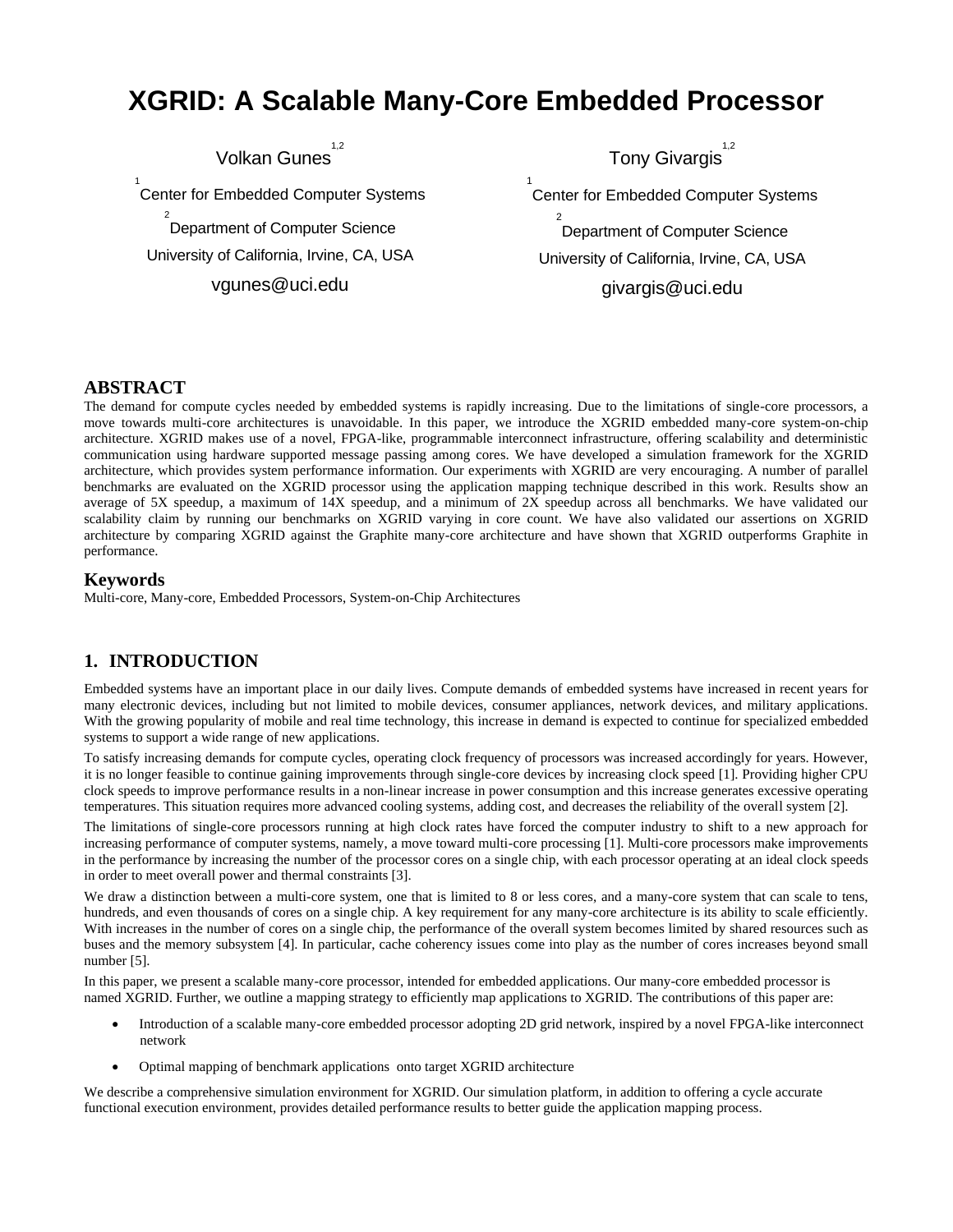

We describe a comprehensive simulation environment for XGRID. Our simulation platform, in addition to offering a cycle accurate functional execution environment, provides detailed energy and performance results to better guide the application mapping process. The rest of the paper is organized as follows. Related work and motivation is investigated in Section 2. The XGRID architecture is introduced in Section 3. XGRID simulation framework is introduced in Section 4. Application mapping is outlined in Section 5. System energy profiling is introduced in Section 6. Performance analysis and experiments are summarized in Section 7. Conclusions are provided in Section 8.

## **2. RELATED WORK AND MOTIVATION**

Modern system-on-chip (SoC) design methods are increasingly becoming communication-centric rather than computation centric, so it is expected that the interconnect effect will dominate the performance of many-core SoCs [8]. There are two common interconnect architectures, namely bus based and network-on-chip (NoC) based interconnects. Various authors have investigated architectural issues related to bus based and NoC based approaches. We summarize a number of related articles that address the key components of the XGRID project.

A hierarchy-bus based multi-processor system-on-chip (MPSoC) is studied in [9] by prototyping the architecture on a field-programmable gate array (FPGA) and comparing the results of the MPSoC with a single core processor. A framework for NoC-based MPSoC, called HeMPS is presented in [10] with support for static and dynamic task mapping based on a C/SystemC simulation model of processors and memories. The NoCRay graphic accelerator, an implementation of NoC-based homogeneous MPSoC, is studied in [11] by using a complete design methodology that tackles different aspects of hardware architecture, system level modeling, and programming models. Here, the results are compared with a general purpose single core high-speed processor. The Medea framework, an example of NoC based multiprocessor architecture adopting a configurable hybrid shared-memory/message-passing architecture, is presented in [12] with a fast, cycle-accurate SystemC implementation enabling system exploration by varying several parameters such as the number and types of cores, cache size and policy, and NoC features.

The study in [20] represents a heterogeneous multi-core simulator framework, called MC-Sim, which is capable of accurately simulating a variety of processors, memory, NoC configurations, and application specific coprocessors. Gem5 simulation infrastructure, the combination of the M5[28] and Gems[29] simulators, are proposed in [30] as a full system simulation tool, offering a diverse set of CPU models, system execution models, and memory models. HORNET, a configurable, cycle-accurate multi-core simulator is presented in [31]. Being based on an NoC architecture, it also supports a variety of memory hierarchy and interconnect configurations. Graphite, a distributed, parallel many-core simulator is introduced in [32] for design space exploration of future many-core processors. Being based on the TILE [34] processor architecture with a mesh network, it provides detailed performance metrics of application benchmarks and supports McPAT [33], an integrated power, area, and performance measuring framework.

As outlined in earlier studies, bus based architectures are not scalable with increasing number of cores [13]. Hence, NoC structures are proposed as a solution to the limitations of bus based architectures [14]. NoC structures offer some advantages as well as some challenges. For example, switch units, network interfaces, and inter-switch wires result in substantial silicon area overhead. Increased networking complexity as well as the number of interconnected cores within an NoC introduce a considerable trade-off between area and performance [15][18]. In an NoC, often times, the interconnect infrastructure consumes more power than other system components [16]. Power consumption can be reduced by decreasing the number of interconnected components; however, this adversely affects overall performance [16]. Scaling down the supply voltage to save power consumption can not sufficiently compensate for higher interconnect infrastructure complexity [17] and need for compute cycles dedicated to the message routing algorithms. Furthermore, in NoCs, non-deterministic communication delays do occur due to communication resource contention [19]. So quality of service (QoS) and congestion control mechanisms are needed to overcome that issue [19].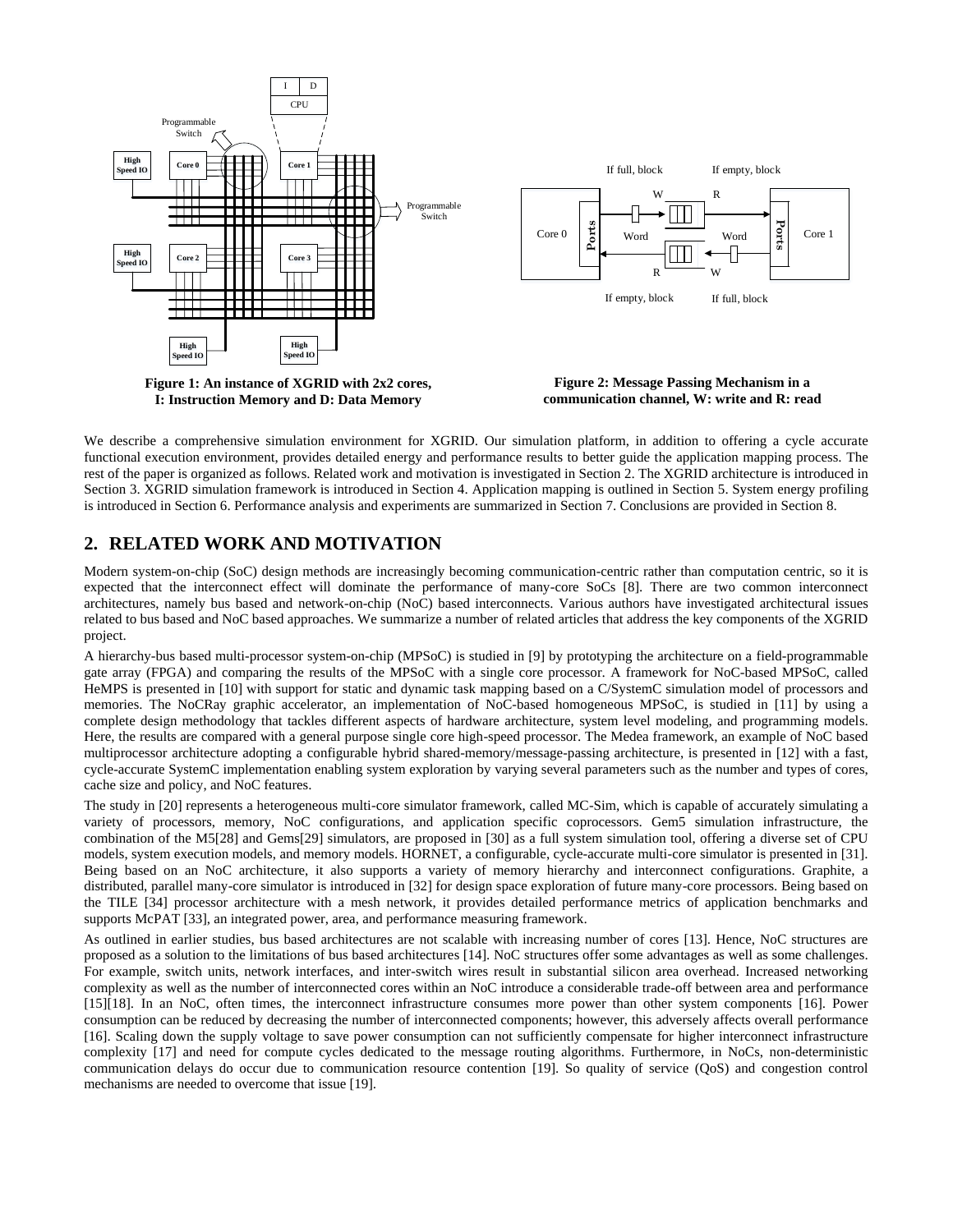

**Figure 3: The XGRID Simulation Framework**

Due to the limitations of bus interconnect and challenges of NoC interconnect, we propose a novel FPGA-like many-core architecture which combines positive attributes of bus based (i.e., power efficient and deterministic) and NoC based interconnects (i.e., scalable and flexible). The simple and low-clock speed nature of XGRID makes it inherently power efficient. While FPGAs do suffer increased power consumption as a result of large scale switching networks [26, 27], our proposed XGRID architecture has a low-cost static interconnect network, making it compile-time configurable with minimal power overhead.

## **3. THE XGRID ARCHITECTURE**

Our embedded many-core processor platform integrates processing cores, on-chip memory per core, FPGA-like interconnection network and serial high-speed I/O units. We call our architecture XGRID, as it consists of a two dimensional grid of homogenous cores. Each XGRID core strictly follows a Reduced Instruction Set Computer (RISC) architecture. Specifically, cores follow a standard five-stage instruction pipeline (fetch, decode, execute, memory-access, and write-back) and lack the branch predictor and out-of-order execution capabilities. Per core flash memory is used to store program instructions, making XGRID in-system programmable. Each core maintains a dedicated instruction and data cache. Each core operates at a relatively low clock frequency, namely, 100 MHz to 500 MHz. As a result, the XGRID cores are lightweight, small (area-wise), and ultra low power. The compute performance of XGRID comes from the scalability in terms of the number of cores that are utilized to execute parallel algorithms.

In XGRID, communication between cores is achieved via an FPGA-like interconnection network. FPGAs use rows and columns of buses with programmable switching fabrics at the intersections of the row/column buses to route input/output of logic-blocks [6]. XGRID replaces the FPGA logic-blocks with cores and otherwise adopts the FPGA interconnect fabric for all communication among the cores. As previously mentioned, the difference from an FPGA interconnect is that XGRID interconnect is compile-time configurable.

An instance of the XGRID interconnection network with two rows and two columns is shown in Figure 1. The figure shows row and column buses in the interconnect network, represented as thick lines. Each core has *N* word-size ports to send or receive data over the buses. The port connections are represented as thin lines in Figure 1. Communication buses are dedicated, during the programming phase, for bi-directional i/o between two cores with deterministic transmission rates. Appropriate switches need to be set to establish a communication between a pair of cores. This programming, as with FPGA-programming, is performed during the design phase, and the programming bit stream is stored in an on-chip flash memory, making the XGRID communication infrastructure in-system programmable.

XGRID uses a strict message passing system of communication among cores. The cores can communicate with each other via an inter-core communication facility. This facility provides, to the software, a primitive instruction, called XPORT, which is used to send or receive data among cores. Higher-level software routines can be built on top of this instruction to facilitate appropriate transfer capabilities, such as block transfer protocols.

We call the established path between two cores a communication channel as shown in Figure 2. Communication channels include bidirectional buffers to maximize instantaneous throughput among cores. The message sent by a core is of word-size. Since buffer size is limited, a sending core blocks when its send buffer is full. Likewise, a receiving core blocks when its receive buffer is empty. The blocking nature of sending (*XPORT=value*) or receiving (*value=XPORT*) are buffer synchronized, using a consumer-producer message passing scheme [7].

A major advantage of XGRID is that it avoids global caches and their associated coherency problem as well as shared memory infrastructure having complex on-chip bus and memory controllers. In this sense, XGRID is scalable, as the cost of additional rows or columns scales linearly, namely, consisting of the cost of the new cores and FPGA-like communication fabric.

## **4. THE XGRID SIMULATION FRAMEWORK**

The XGRID simulation framework simulates the complete XGRID many-core system-on-chip (SoC) device, including processing cores, on-chip memories per core, interconnection network fabric, and serial high-speed I/O units. We implemented the simulation framework in C++, considering the hardware organization of the proposed XGRID architecture.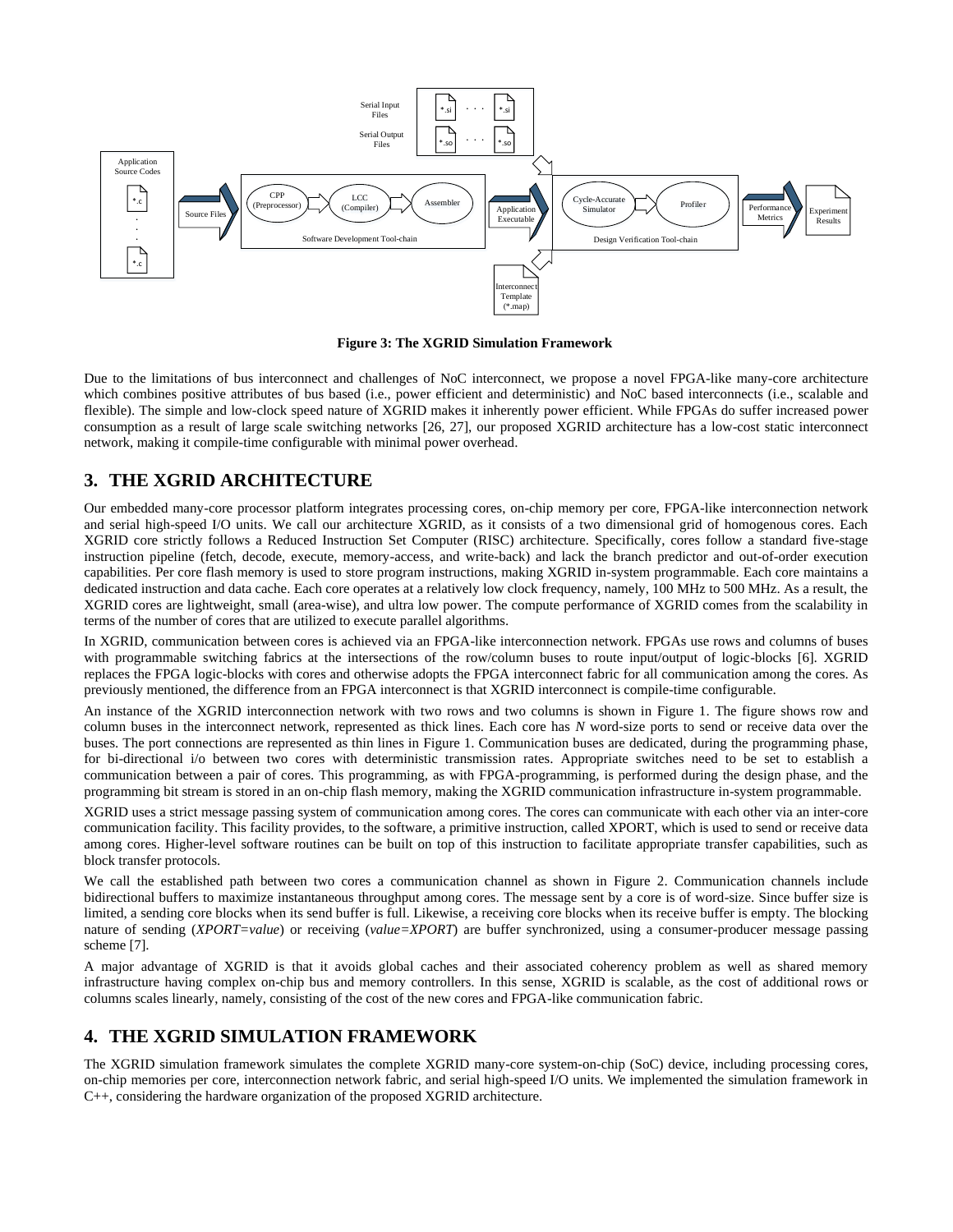

**Figure 4: Holistic view of application mapping onto XGRID**

As shown in Figure 3, the XGRID simulation framework consists of a complete software development tool-chain as well as a design verification tool-chain. The software flow is as follows. A sequential application is manually partitioned and revised for a multi-core target. The multi-core software application is fed through the XGRID compiler/assembler/linker tool-chain (i.e., tools based on the LCC [36]). The resulting object files are automatically mapped to cores on XGRID and the required communication channels are automatically established as needed. The mapping and routing of a parallel application to XGRID is automated using a heuristic algorithm (described later).

Once mapped to XGRID, the entire software/hardware system may be simulated to validate functional properties as well as obtain power/performance measurements. Specifically, the XGRID profiler provides per core statistics (e.g. the number of the instructions simulated, input/output rates, IO wait, compute time, computation and communication energy consumption) as well as chip-level dynamic attributes. We have developed a web-based user interface to drive the background design, simulation, and profiling tools in order to provide a fast and intuitive mechanism for students/developers to gain insight into the workings of parallel algorithms and many-core architectures.

## **5. APPLICATION MAPPING**

We follow a general scheme for our design flow of application mapping. This scheme includes application modeling and the actual mapping stages. Our holistic application mapping is shown in Figure 4. First of all, a sequential application is manually partitioned and represented as a Kahn Process Network (KPN) where each process corresponds to a partition and each communication channel between two processes corresponds to a connection between two partitions. Then, the hardware architecture properties of XGRID and the benchmark application model represented as a KPN are fed into an ILP generator. The ILP generator produces ILP formulas consisting of variables, constraints, and constraint equations related to XGRID architecture. Then ILP solver generates a solution that reflects an optimal mapping and routing of the application to XGRID. The interconnect template creator takes this ILP solution and evaluates it against any remaining communication channel constraints (i.e., those not directly captured by the ILP) of the XGRID. For example, since each core in XGRID has a limited number of ports, every communication channel in the KPN representation may not be mapped into the interconnect of XGRID. Therefore, the KPN representation may need a modification to fulfill remaining requirements. The interconnect template creator decides whether or not to accept the ILP solution. If the solution is not accepted, the KPN is modified and the process repeats. Here, the ILP generator follows the same flow by taking the modified KPN (KPN') as an input for the application model.

The KPN captures the communication behavior of the application. We assume applications are implemented using a parallel algorithm, where each task is represented as a process in a KPN. While in a pure KPN, processes are assumed to be deterministic (i.e., the same inputs always produce same outputs), we make no such assumptions, as processes running within our KPN models may maintain internal state. Each node of a KPN corresponds to one process (or task from the parallel algorithm). Communication is accomplished via channels which include unbounded FIFO queues. In a pure KPN, a sender never blocks, as the size of the FIFO is infinite. However, the receiver may block pending data to be sent by the sender. The unbounded nature of the KPN does not present a functional concern when mapped to bounded buffers of the XGRID. Instead, in XGRID the sending processes may be blocked, hence introducing a performance issue rather than a correctness concern. The KPN is annotated with process compute requirements and channel communication requirements. These annotations are obtained from the application and/or algorithm.

The mapping phase optimally maps each process of a KPN to an XGRID core. Moreover, the mapping phase automatically establishes point-to-point communication channels, according to the KPN, by programming appropriate interconnect switches of the XGRID. The mapping problem is formulated as a set of constraints and an objective function in the form of integer linear equations. The objective function, which we are aiming to minimize, is the overall communication cost of the system configuration. We used the CPLEX Optimization Studio 12.3 [22] for solving the set of integer linear equations.

The followings are the constraints and bounds, obtained from the KPN, to create an ILP for the ILP Solver: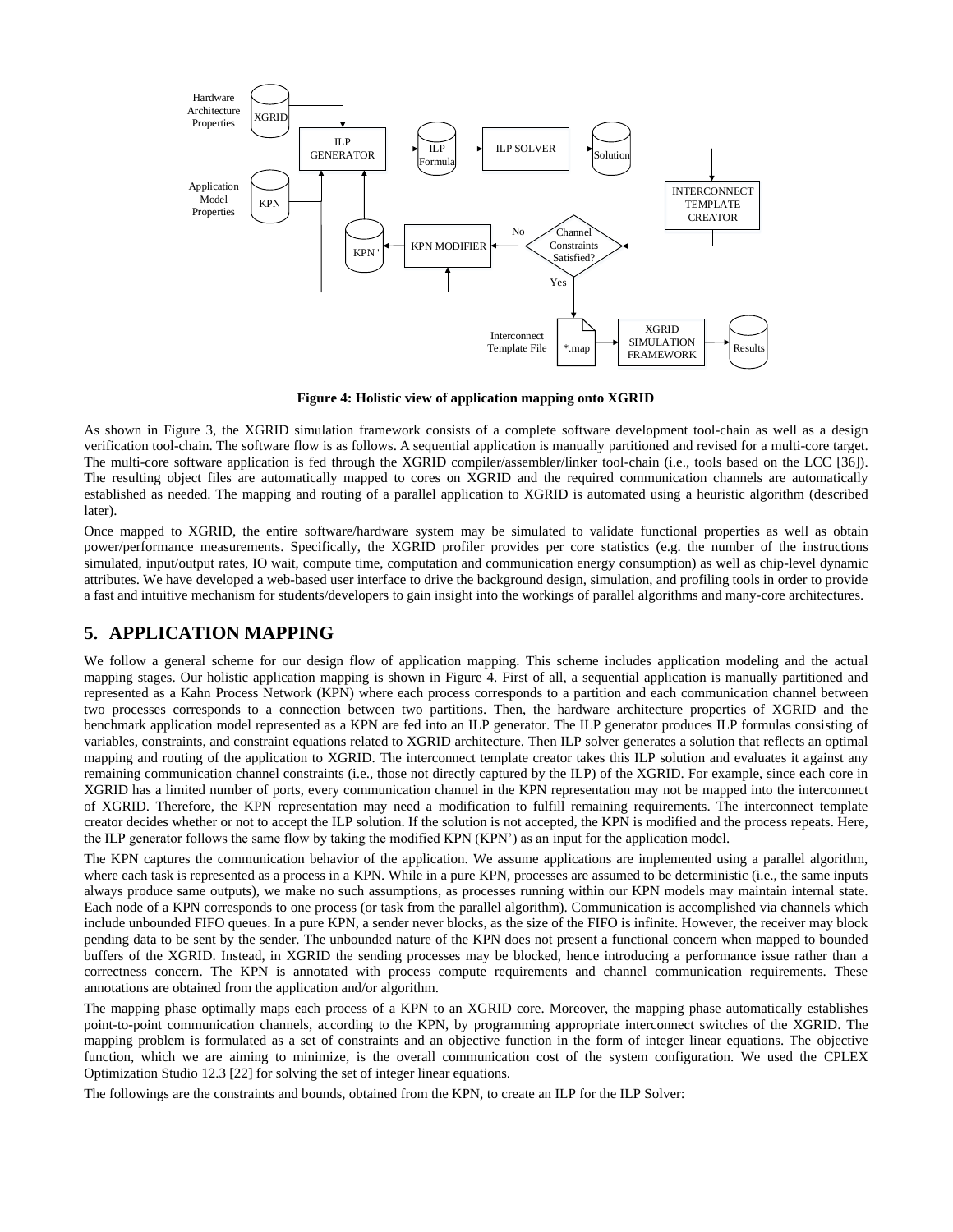$\overline{\phantom{0}}$ 

Define Formulate

| <b>Real Problem</b>                                                                                                                                                                                        | <b>Variables</b>            | <b>Definitions</b>                                                                                              | <b>Constraints / Equations</b>                                                                                                                               |  |  |
|------------------------------------------------------------------------------------------------------------------------------------------------------------------------------------------------------------|-----------------------------|-----------------------------------------------------------------------------------------------------------------|--------------------------------------------------------------------------------------------------------------------------------------------------------------|--|--|
|                                                                                                                                                                                                            | N                           | # of the rows in XGRID                                                                                          | $1\leq N\leq P$                                                                                                                                              |  |  |
|                                                                                                                                                                                                            | M                           | # of the columns in XGRID                                                                                       | $1 \leq M \leq P$                                                                                                                                            |  |  |
|                                                                                                                                                                                                            | P                           | # of the processes in KPN                                                                                       | $P \le N * M \le 2 * P$                                                                                                                                      |  |  |
|                                                                                                                                                                                                            | $N^*M$                      | # of the cores in XGRID                                                                                         |                                                                                                                                                              |  |  |
| Channel 1<br>Channel <sub>2</sub><br><b>KPN</b><br>P <sub>3</sub><br>Channel4<br>Channel <sub>3</sub><br>Core 01<br>Core 00<br><b>Interconnect</b><br><b>XGRID</b><br><b>Network</b><br>Core 11<br>Core 10 | Process[i][0]               | the row value of<br>corresponding target core in<br>XGRID for process i in KPN                                  | $0 \leq$ Process[i][0] $\leq (N-1)$                                                                                                                          |  |  |
|                                                                                                                                                                                                            | Process[i][1]               | the column value of<br>corresponding target core in<br>XGRID for process i in KPN                               | $0 \leq$ Process[i][1] $\leq$ $(M-1)$                                                                                                                        |  |  |
|                                                                                                                                                                                                            | Distance $_{RD}[i]$         | the distance between the<br>target core for process i and<br>an input unit.                                     | $Distance_{RD}[i] = Process[i][1] + 1$                                                                                                                       |  |  |
|                                                                                                                                                                                                            | $Cost_{RD}[i]$              | the cost of reading data<br>from an input unit for<br>process i,                                                |                                                                                                                                                              |  |  |
|                                                                                                                                                                                                            | penalty_off                 | a constant penalty for off-<br>chip communication                                                               | $Cost_{RD}[i] = Data_{IN}[i] * Distance_{RD}[i]$<br>* penalty_off                                                                                            |  |  |
|                                                                                                                                                                                                            | $Data_{IN}[i]$              | the number of read<br>attempts from the input<br>unit by process i,                                             |                                                                                                                                                              |  |  |
|                                                                                                                                                                                                            | Distance <sub>WRT</sub> [i] | the distance between the<br>target core for process i and<br>an output unit.                                    | $Distance_{WRT}[i] = N - Process[i][0]$                                                                                                                      |  |  |
|                                                                                                                                                                                                            | $Cost_{WRT}[i]$             | the cost of writing data to<br>an output unit for process i                                                     | $Cost_{WRT}[i] = Data_{OUT}[i]$                                                                                                                              |  |  |
|                                                                                                                                                                                                            | $Data_{OUT}[i]$             | the number of write<br>attempts to the serial<br>output unit by process i                                       | * Distance <sub>WRT</sub> [i]<br>* penalty_off                                                                                                               |  |  |
|                                                                                                                                                                                                            | $Distance_{COM}[i][j]$      | the distance between the<br>core that process $i$ is mapped<br>to and the core that process $j$<br>is mapped to | $Distance_{COM}[i][j] = abs(Process[i][0]$<br>$- Process[j][0])$<br>$+ abs(Process[i][1])$<br>$-$ Process[j][1])                                             |  |  |
|                                                                                                                                                                                                            | $Cost_{COM}[i][j]$          | the cost of on-chip<br>communication between<br>process <i>i</i> and process <i>j</i>                           | $Cost_{COM}[i][j] = Data_{CHIP}[i][j]$                                                                                                                       |  |  |
|                                                                                                                                                                                                            | $Data_{CHIP}[i][j]$         | the total number of data<br>transfer attempts between<br>process <i>i</i> and process <i>j</i>                  | * Distance <sub>COM</sub> [i][j]                                                                                                                             |  |  |
|                                                                                                                                                                                                            | $Cost_{\text{TOTAL}}$       | the global communication<br>cost of the system for a<br>specific mapping solution                               | $\begin{aligned} Cost_{TOTAL} = \sum_{i=0}^{P-1} \left\{ Cost_{RD}[i] + Cost_{WRT}[i] \right. \\ + \sum_{j=0}^{P-1} Cost_{COM}[i][j] \right\} \end{aligned}$ |  |  |

ILP Solver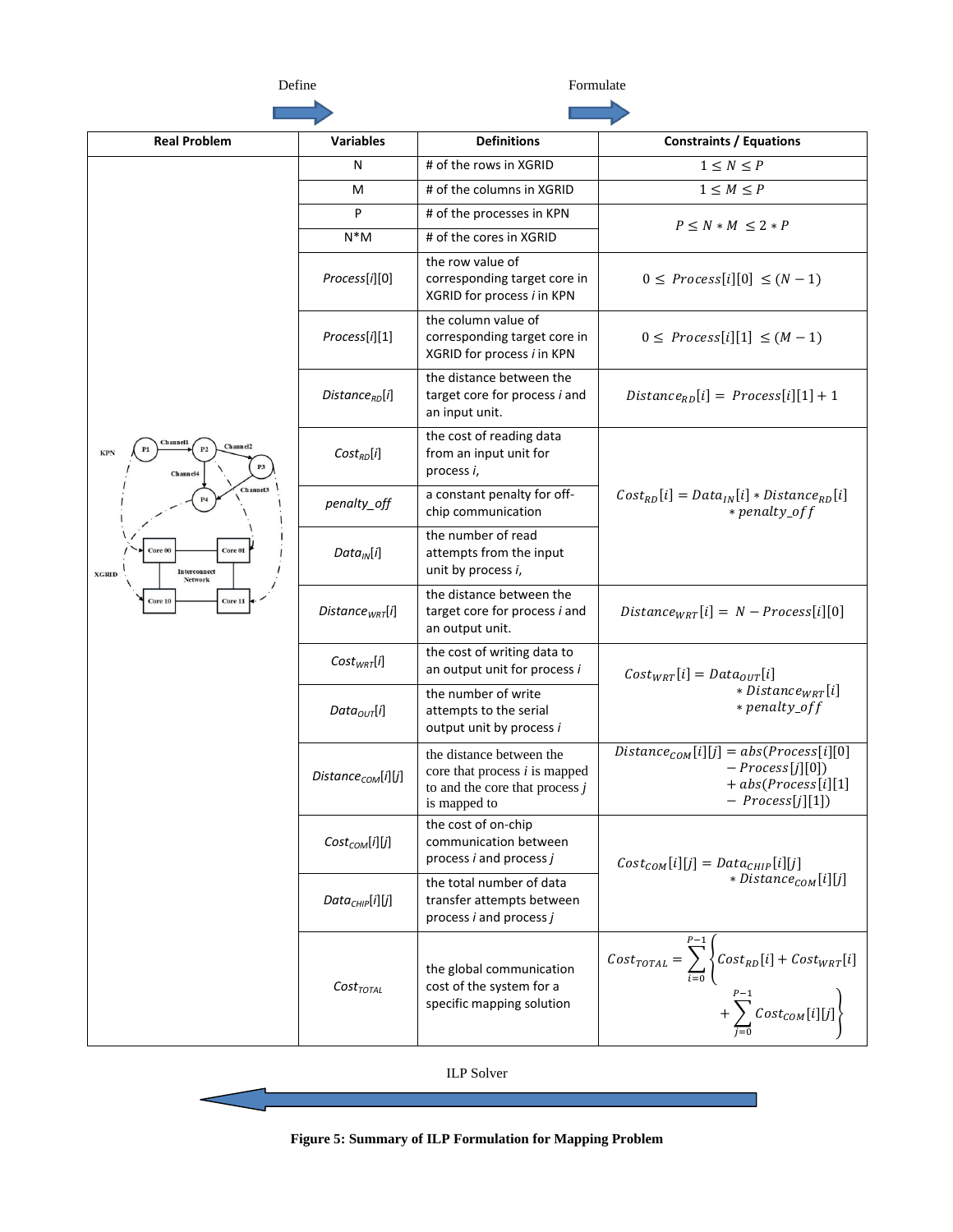$$
1 \leq N \leq P
$$
  

$$
1 \leq M \leq P
$$

where, *N* and *M* are the number of the rows and columns in XGRID, respectively and *P* is the number of the processes in the KPN.

$$
P\leq N*M\,\leq 2*P
$$

The above gives bounds for the number of cores (*N\*M*) in XGRID. For all of the followings, *i* and *j* are from 0 to P-1.

$$
0 \leq \text{Process}[i][0] \leq (N-1)
$$
  

$$
0 \leq \text{Process}[i][1] \leq (M-1)
$$

where, *Process*[*i*][0] and *Process*[*i*][1] holds row and column values of the target core for process *i*, respectively. We assume each KPN process is to be mapped onto a single core – the premise of XGRID is that cores are plentiful. The result of the following must be different for all processes.

$$
Process[i][0] * M + Process[i][1]
$$

We use the following equations to calculate a cost function representing communication overhead of the overall system for a mapping solution.

$$
Distance_{RD}[i] = Process[i][1] + 1
$$

where, *Distance<sub>RD</sub>*[*i*] gives the distance between the target core for process *i* and a serial input unit.

$$
Cost_{RD}[i] = Data_{IN}[i] * Distance_{RD}[i] * penalty_{off}
$$

where,  $Cost_{RD}[i]$  is the cost of reading data from a serial input unit for process *i*,  $Data_{IN}[i]$  is the number of read attempts from the serial input unit by process *i*, *penalty\_off* is a constant penalty for off-chip communication.

$$
Distance_{WRT}[i] = N - Process[i][0]
$$

where, *Distance*<sub>WRT</sub>[*i*] gives the distance between the target core for process *i* and a serial output unit.

$$
Cost_{WRT}[i] = Data_{OUT}[i] * Distance_{WRT}[i] * penalty\_off
$$

where,  $Cost_{WRT}[i]$  is the cost of writing data to a serial output unit for process *i*,  $Data_{OUT}[i]$  is the number of write attempts to the serial output unit by process *i*.

$$
Distance_{COM}[i][j] = abs(Process[i][0] - Process[j][0]) + abs(Process[i][1] - Process[j][1])
$$

where, *DistanceCOM*[*i*][*j*] gives the distance between the core that process *i* is mapped to and the core that process *j* is mapped to.

$$
Cost_{COM}[i][j] = Data_{CHIP}[i][j] * Distance_{COM}[i][j]
$$

where,  $Cost_{COM}[i][j]$  is the cost of on-chip communication between process *i* and process *j*, and *Data<sub>CHIP</sub>*[*i*][*j*] is the total number of data transfer attempts between process *i* and process *j*.

$$
Cost_{TOTAL} = \sum_{i=0}^{P-1} \left\{ Cost_{RD}[i] + Cost_{WRT}[i] + \sum_{j=0}^{P-1} Cost_{COM}[i][j] \right\}
$$

where, *Cost<sub>TOTAL</sub>* is the global communication cost of the system for a specific mapping solution.

The ILP solver (CPLEX) minimizes this total cost function (*CostTOTAL*) based on the given constraints and equations. The ILP formulation is summarized in Figure 5.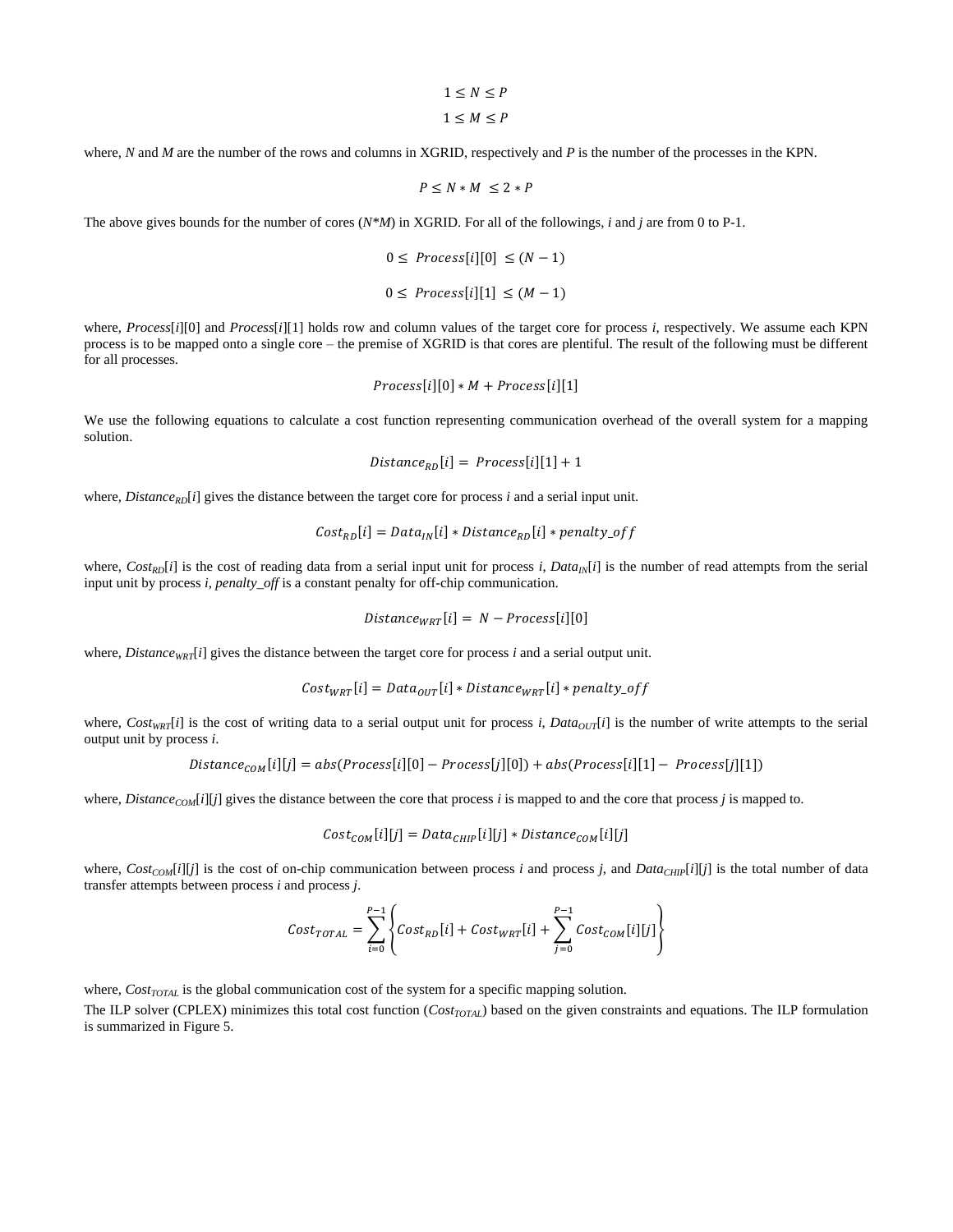#### **6. SYSTEM ENERGY PROFILING**

Energy consumption is one of the most important characteristics of an embedded system. To evaluate the total energy consumption of XGRID, we take into account both computation and communication energy consumption. The following subsections provide our system energy models.

#### **6.1 Computation Energy**

A measurement based instruction-level energy model is proposed in [23] by measuring instant current drawn by the target ARM embedded processor and integrating the data to get base energy consumptions. The authors validated their proposed energy model with the experiments, conforming up to 5% error [23].

To profile the energy consumption of XGRID, for each core, we follow an instruction-level energy estimation methodology. The instruction set of XGRID is separated into four categories, namely, arithmetic/logic, load/store, control, and floating point instructions. A constant is defined as a base energy consumption of each category. To calculate these constants, we took averages of base energy consumption of related instructions as described in [23]. Our computation energy model is shown below.

$$
\mathcal{E}_{compute} = \sum_{i=0}^{N+M-1} \{N_{Arth}[i] * C_1 + N_{LdSt}[i] * C_2 + N_{ctrl}[i] * C_3 + N_{Float}[i] * C_4\}
$$

where,  $\mathcal{E}_{compute}$  is the total energy consumption of a computation,  $N*M$  is the number of cores in XGRID;  $N_{Arth}[i]$  is the number of arithmetic/logic instructions for core *i*;  $N_{LdS}[i]$  is the number of load/store instructions for core *i*;  $N_{Ctr}[i]$  is the number of control instructions for core i;  $N_{Floar}[i]$  is the number of floating point instructions for core i; and  $C_1$ ,  $C_2$ ,  $C_3$ , and  $C_4$  are pre-calculated constants, which can be obtained from gate-level measurements per [23] or instrumentation of a physical core. For our experimentations, and particular XGRID instance, we used 1.328 nJ, 2.368 nJ, 1.644 nJ, and 2.656 nJ for  $C_1$ ,  $C_2$ ,  $C_3$ , and  $C_4$ , respectively.

#### **6.2 Communication Energy**

In our XGRID framework, there are two types of communication, namely, communication among cores (on-chip communication), and communication between cores and serial high speed I/O units (off-chip communication). We model the total energy consumption of communication as the sum of the total energy consumption of on-chip communication and off-chip communication, as shown below.

$$
\mathcal{E}_{commun} = \mathcal{E}_{on\_chip} + \mathcal{E}_{off\_chip}
$$

where,  $\mathcal{E}_{common}$  is the total energy consumption of communication,  $\mathcal{E}_{on\_chip}$  is the total energy consumption of on-chip communication, and  $\mathcal{E}_{\text{off} \text{ chip}}$  is the total energy consumption of off-chip communication.

$$
\mathcal{E}_{on\_chip} = \sum_{i=0}^{N+M-1} \sum_{j=0}^{N+M-1} \{ N_{on\_chip} [i][j] * N_{hop\_on} [i][j] * C_{on\_chip} * V_{dd}^2 \}
$$

where,  $N_{on\_chip}[i][j]$  is the total number of on-chip data transfer attempts between core *i* and core *j*,  $N_{hop\_on}[i][j]$  is the distance between two communicating cores (core *i* and core *j*),  $C_{on\_chip}$  is the line capacitance of the channel for on-chip communication, and  $V_{dd}$  is the supply voltage. The distance between cores are calculated according to their row and column values (distance =  $\Delta$ row +  $\Delta$ column).

$$
\mathcal{E}_{off\_chip} = \sum_{i=0}^{N*M-1} \left\{ \left( N_{off\_chip\_in} \left[ i \right] * N_{hop\_off\_in} \left[ i \right] + N_{off\_chip\_out} \left[ i \right] * N_{hop\_off\_out} \left[ i \right] \right) * C_{off\_chip} * V_{dd}^2 \right\}
$$

where,  $N_{off\_chip\_in}[i]$  is the number of read attempts from a serial input unit by core *i*,  $N_{hop\_off\_in}[i]$  is the distance between core *i* and the serial input unit, *Noff\_chip\_out*[*i*] is the number of write attempts to a serial output by core *i*, *Nhop\_off\_out*[*i*] is the distance between core *i* and the serial output unit,  $C_{off\_chip}$  is the line capacitance of the channel for off-chip communication, and  $V_{dd}$  is the supply voltage.

We assume that off-chip data transfers consume more energy than on-chip data transfers. Therefore, we use two distinct constants for the line capacitances. As described in [24], *Con\_chip* and *Coff\_chip* are set to 1.1 pF and 10 pF, respectively and the supply voltage of XGRID is fixed at 2.7V. These numeric constants will depend on the particular target implementation of the cores and manufacturing technology.

#### **7. EXPERIMENTAL RESULTS**

We have selected a number of benchmarks to validate the XGRID architecture, performance profiling, and application mapping algorithms. In particular, we have used the 2D DCT (Discrete Cosine Transform) benchmark, MMUL (Matrix Multiplication) benchmark, and four different versions of sorting benchmarks. Sorting algorithm benchmarks consist of the QSORT algorithm and three parallel algorithms based on QSORT, namely, PARALLEL-QSORT [25], HYPER-QSORT [25], and PSRS-QSORT [25].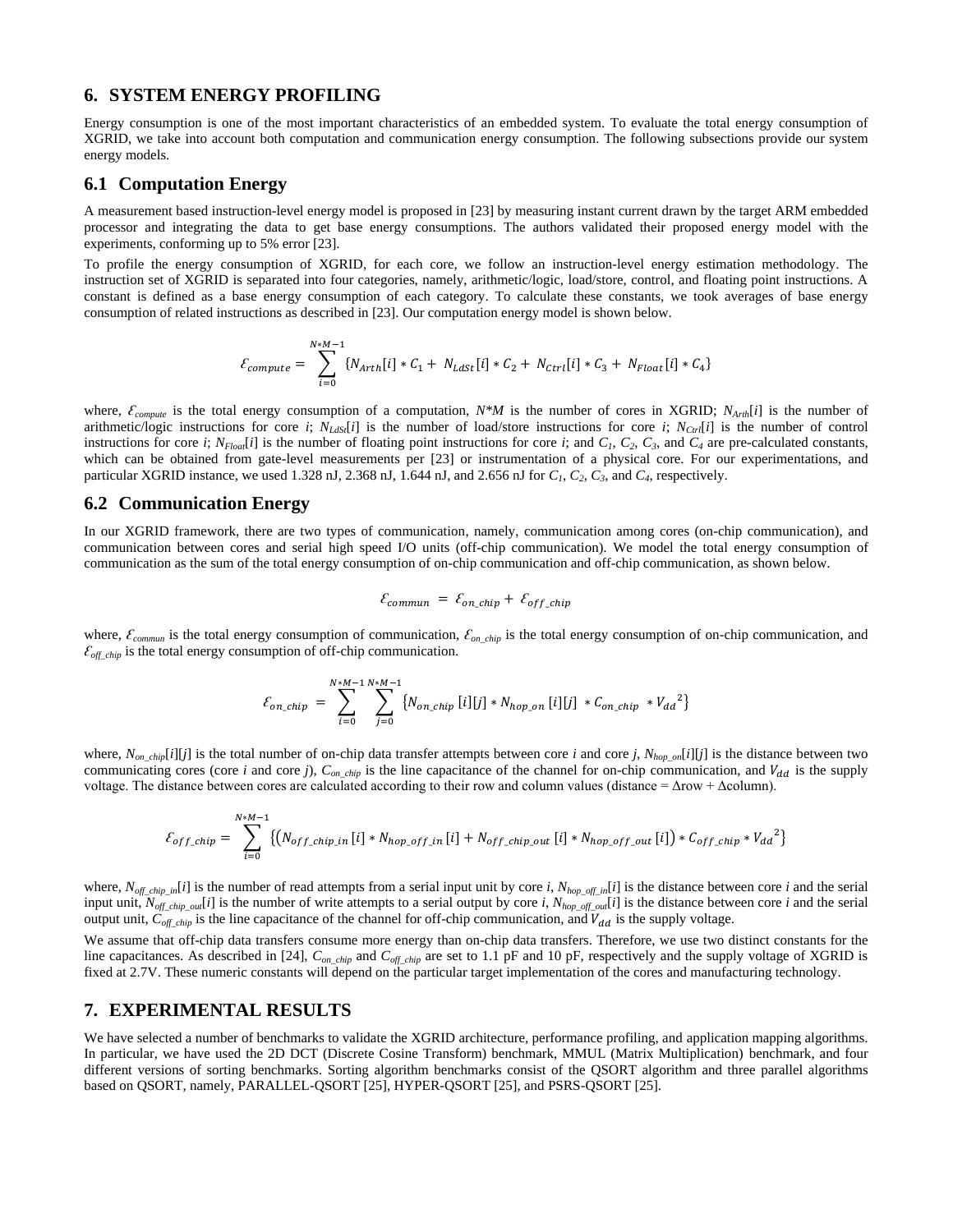

Speedup 3 128x128 256x256 368x368 51<br>Input Matrix Sizes 512x512 880x880

**Figure 6: 2D DCT speedup (vs. single-core) on XGRID** Figure 7: MMUL speedup (vs. single-core) on XGRID



**Figure 8: PSRS-QSORT speedup (vs. single-core) on XGRID**

For each benchmark, we have extracted a KPN and used the ILP approach, presented earlier, to obtain a mapping of the algorithm to our XGRID processor. The specific XGRID processor, used in our experiments, is a 4x4 grid of 32-bit cores, each core having eight 32-bit ports. The communication infrastructure is composed of four 32-bit buses spanning the space between any two adjacent rows of cores. Likewise, the communication infrastructure is composed of four 32-bit buses spanning the space between any two adjacent columns of cores. There are a total of four serial input units, and a total of four serial output units for off-chip communication. Each core has a 1MB data cache and a 64KB instruction cache.

Table 1 and 2 summarize our simulation results for the 2D DCT running on a single core and many-core, respectively. Table 3 and 4 summarize our simulation results for the MMUL running on a single core and many-core, respectively. Table 5 summarizes our simulation results for the QSORT benchmark running on a single core. Table 6, 7, and 8 summarize our simulation results for the three different parallel versions of QSORT, namely, PARALLEL-QSORT, HYPER-QSORT, and PSRS-QSORT running on many-cores.

Figure 6 shows the performance speedup of 2D DCT relative to a single-core implementation for various input sizes. The performance degradation of 2D DCT is expected in case of larger input matrix sizes since I/O wait has considerable effect on the performance for them. On the average, our 16-core XGRID achieved 9X improvement in the performance of DCT. Figure 7 shows the performance speedup of MMUL relative to a single-core implementation for various input sizes. On the average, our 16-core XGRID achieved 3X improvement in the performance of MMUL. Moreover, the speedup increased as the input size got larger, as the initial cost of reading the matrices relative to the cost of multiplication diminished. Figure 8 shows the performance speedup of PSRS-QSORT relative to a single-core QSORT implementation. PSRS-QSORT offered the best performance improvement (average of 4X). As with MMUL, the performance improvement of PSRS-QSORT improved, as the size of the input array increased.

PARALLEL-QSORT benchmark shows poor performance, compared to HYPER-QSORT and PSRS-QSORT. This is not unexpected, as the latter two versions are optimized for many-core implementations. Execution time of PARALLEL-QSORT is bottlenecked by the last core finishing its execution; hence, the algorithm is likely to do a poor job balancing the number of elements sorted by each core [25]. HYPER-QSORT shows better performance than PARALLEL-QSORT, as expected. Here, the number of elements sorted by each core stays reasonably balanced. As the size of the array to be sorted increases, communication overhead limits scalability of the algorithm [25]. Communication time for HYPER-SORT is dominated by I/O wait. PSRS-QSORT is the best among our parallel algorithms based on QSORT. It does an excellent job balancing the number of elements sorted by each core [25] and I/O wait takes very little time. We included the results for PARALLEL-QSORT and HYPER-QSORT to point out the importance of efficient parallel programming on manycore architectures. So, the scalability of the different parallel sorting algorithms demonstrates the need for careful algorithm design in many-core implementations.

In order to validate our scalability claim about XGRID, we ran 2D DCT and MMUL benchmarks on XGRID varying in core counts. Figure 9 and Figure 10 show the execution time of 2D DCT and MMUL benchmarks on XGRID with different core counts, respectively. 2D DCT benchmarks scale well in all core categories. It is expected since DCT is a computation intense application and the computation dominates the communication in all categories. MMUL benchmarks scale well in all categories except the last one (i.e. 256 cores) where the performance bottleneck occurs. The reason is that matrix multiplication is a communication intense application therefore for increasing number of cores above a certain level, the communication time dominates the computation time and, as a result, causes a decrease in performance. Table 9 summarizes the results for XGRID varying in core count.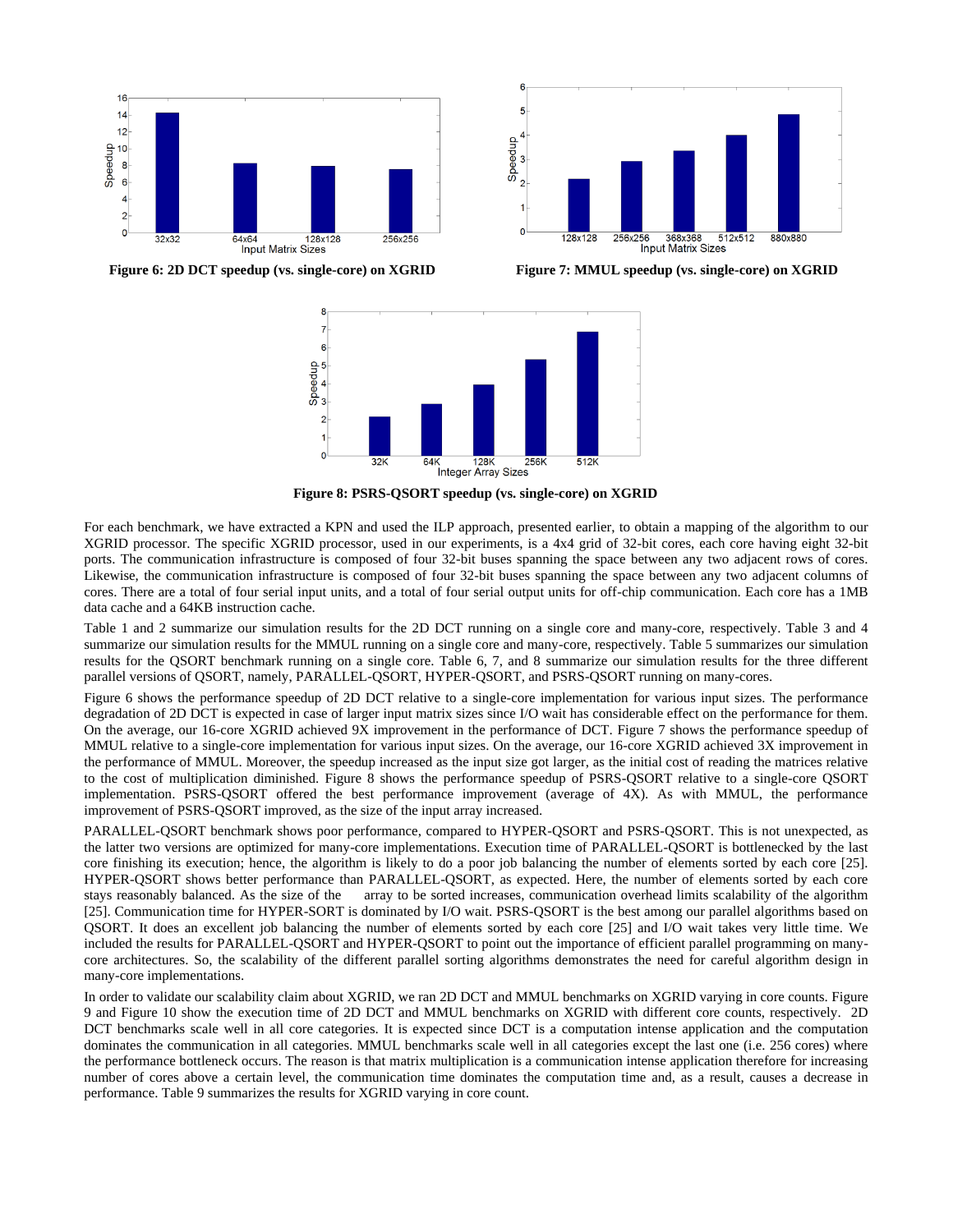

**Figure 9: Execution time of 2D DCT benchmarks running on Figure 10: Execution time of MMUL benchmarks running on** 



 **(XGRID vs GRAPHITE using 16 cores) (XGRID vs GRAPHITE using 16 cores)**



**XGRID of various size (core count) XGRID of various size (core count)**



 **Figure 11: Execution time comparison of 2D DCT benchmarks Figure 12: Execution time comparison of MMUL benchmarks** 

We also validated our assertions on XGRID architecture by comparing XGRID against Graphite many-core architecture. Figure 11 and Figure 12 show the execution time comparison of 2D DCT and MMUL benchmarks, respectively. For the sake of fairness in comparison, we designated the features stated in Table 12 for both architectures. We ran some of our benchmarks on an open-source simulator for Graphite many-core architecture [35], to justify the performance of our simulator for XGRID. Graphite integrates a set of homogeneous tiles inter-connected by a mesh on-chip network that manages the routing of network packets. Each tile contains a processing core, a memory module, and a network switch [32]. The reasons why we chose the Graphite among existing many-core architectures are that there is an open-source simulator for Graphite and it is well-documented. In addition to that, the Graphite has the tile processor architecture with a mesh on-chip network. Table 10 summarizes the results for the 2D DCT running on both 16-core XGRID and Graphite. Table 11 summarizes the results for the MMUL running on both 16-core XGRID and Graphite. The results show that XGRID outperformed Graphite in execution time in all the cases.

#### **8. CONCLUSIONS**

The transition to many-core architectures for embedded application is inevitable. In this paper, we introduced the XGRID embedded manycore processor that makes use of an FPGA-like interconnection network. The XGRID architecture offers numerous advantages, such as low power consumption (due to cores inherently lightweight), hardware supported message passing, and most importantly, scalability as more processing cores are added. We further describe an application mapping algorithm based on Kahn Process Networks (KPNs) and Integer Linear Programming (ILP) to aid in the mapping of applications on XGRID.

Our experimental results are very encouraging. A number of parallel benchmarks are evaluated on XGRID processor using the mapping technique described in this work. Results show an average of 5X speedup, a maximum of 14X speedup, and a minimum of 2X speedup, across all the benchmarks. We observe that, in addition to the need for a scalable architecture, scalable parallel algorithms are required to exploit the compute power of many-core systems. We have validated our scalability claim by running our benchmarks on XGRID varying in core count. We have also validated our assertions on XGRID architecture by comparing XGRID against the Graphite many-core architecture and have shown that XGRID outperforms Graphite in all performance categories.

Abbreviations: Exe. : Execution, Tot. : Total, Comm.: Communication, and Comp.: Computation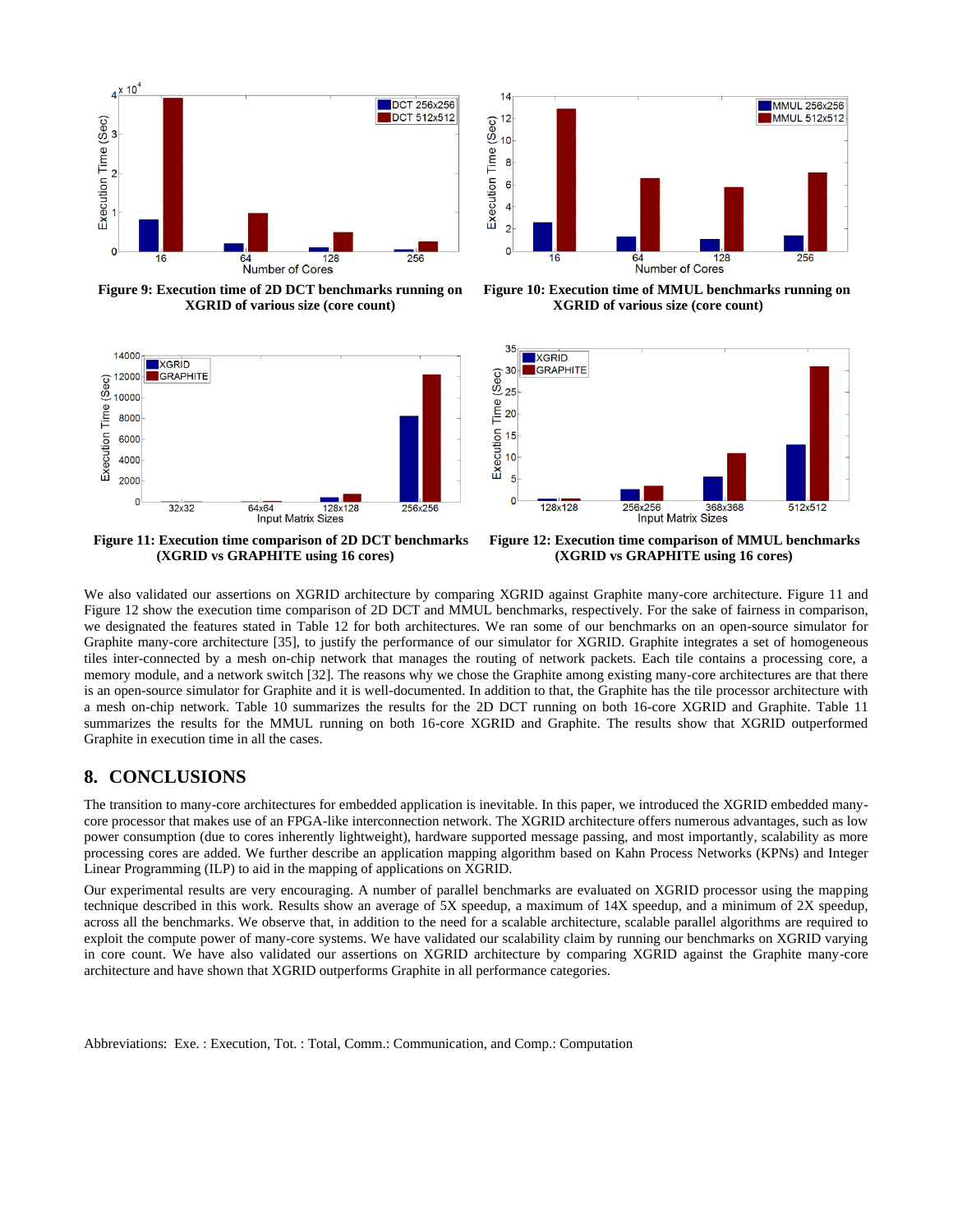| 2D - DCT            | Exe. Time | <b>Tot. Energy</b> | Tot. Energy of Comp. | Tot. Energy of Comm. |
|---------------------|-----------|--------------------|----------------------|----------------------|
| <b>Matrix Sizes</b> | (Sec)     | (J)                |                      | (µJ)                 |
| $32 \times 32$      | 11.4      | 25.2               | 25.2                 | 22                   |
| 64 x 64             | 180       | 117                | 117                  |                      |
| 128 x 128           | 3337      | 250.2              | 250.2                | 36.4                 |
| 256 x 256           | 61880     | 423                | 423                  | 150                  |

**Table 2. Execution Time and Energy Consumption of 2D-DCT for 16 cores in XGRID**

| 2D - DCT            | Exe. Time | <b>Tot. Energy</b> | Tot. Energy of Comp. | Tot. Energy of Comm. |
|---------------------|-----------|--------------------|----------------------|----------------------|
| <b>Matrix Sizes</b> | (Sec)     |                    |                      | (µJ)                 |
| $32 \times 32$      | 0.8       | 5.6                | 5.6                  | 2.8                  |
| 64 x 64             | 21.8      | 96.7               | 96.7                 | 11.3                 |
| 128 x 128           | 421       | 227.6              | 227.6                | 46                   |
| 256 x 256           | 8210      | 256                | 256                  | 188                  |

**Table 3. Execution Time and Energy Consumption of MMUL for Single Core**

| <b>MMUL</b><br><b>Matrix Sizes</b> | Exe. Time<br>(Sec) | Tot. Energy | <b>Tot. Energy of Comp</b> | Tot. Energy of Comm.<br>(µJ) |
|------------------------------------|--------------------|-------------|----------------------------|------------------------------|
| 128 x 128                          | 1.1                |             |                            | 35                           |
| 256 x 256                          | 7.3                | 7.5         | 7.5                        | 144                          |
| 368 x 368                          | 18.5               | 20          | 20                         | 287                          |
| 512 x 512                          | 51.3               | 53.5        | 53.5                       | 584                          |
| 880 x 880                          | 245                | 62          | 62                         | 1817                         |

**Table 4. Execution Time and Energy Consumption of MMUL for 16 cores in XGRID**

| <b>MMUL</b><br><b>Matrix Sizes</b> | Exe. Time<br>(Sec) | <b>Tot. Energy</b> | <b>Tot. Energy of Comp</b> | Tot. Energy of Comm.<br>(µJ) |
|------------------------------------|--------------------|--------------------|----------------------------|------------------------------|
| 128 x 128                          | 0.5                | 0.3                | 0.3                        | 53                           |
| 256 x 256                          | 2.5                | 1.7                | 1.7                        | 215.5                        |
| 368 x 368                          | 5.5                | 4.3                | 4.3                        | 428.5                        |
| 512 x 512                          | 12.8               | 11.5               | 11.5                       | 870                          |
| 880 x 880                          | 50.3               | 53.2               | 53.2                       | 2674                         |

| Table 5. Execution Time and Energy Consumption of QSORT for Single Core |  |  |  |  |  |  |  |  |  |
|-------------------------------------------------------------------------|--|--|--|--|--|--|--|--|--|
|-------------------------------------------------------------------------|--|--|--|--|--|--|--|--|--|

| <b>QSORT</b><br><b>Integer Array</b><br><b>Sizes</b> | Exe. Time<br>(Sec) | <b>Tot. Energy</b> | Tot. Energy of Comp.<br>U. | Tot. Energy of Comm.<br>(µJ) |
|------------------------------------------------------|--------------------|--------------------|----------------------------|------------------------------|
| 32K                                                  | 1.3                | 1.5                | 1.5                        | 44.3                         |
| 64K                                                  |                    |                    |                            | 89.5                         |
| 128K                                                 | 13                 | 14                 | 14                         | 182                          |
| 256K                                                 | 46.4               | 49                 | 49                         | 372                          |
| 512K                                                 | 174                | 99.5               | 99.5                       | 752                          |

|  |  | Table 6. Execution Time and Energy Consumption of PARALLEL-QSORT in case of using 16 cores in XGRID |
|--|--|-----------------------------------------------------------------------------------------------------|
|  |  |                                                                                                     |

| <b>PARALLEL-QSORT</b><br><b>Integer Array</b><br><b>Sizes</b> | Exe. Time<br>(Sec) | <b>Tot. Energy</b> | Tot. Energy of Comp.<br>(J) | Tot. Energy of Comm.<br>(µJ) |
|---------------------------------------------------------------|--------------------|--------------------|-----------------------------|------------------------------|
| 32K                                                           | 6.6                | 3.9                | 3.9                         | 46.7                         |
| 64K                                                           | 33                 | 18.5               | 18.5                        | 94.4                         |
| 128K                                                          | 130                | 58.5               | 58.5                        | 192                          |
| 256K                                                          | 512                | 113                | 113                         | 391.5                        |
| 512K                                                          | 2041               | 190                | 190                         | 791                          |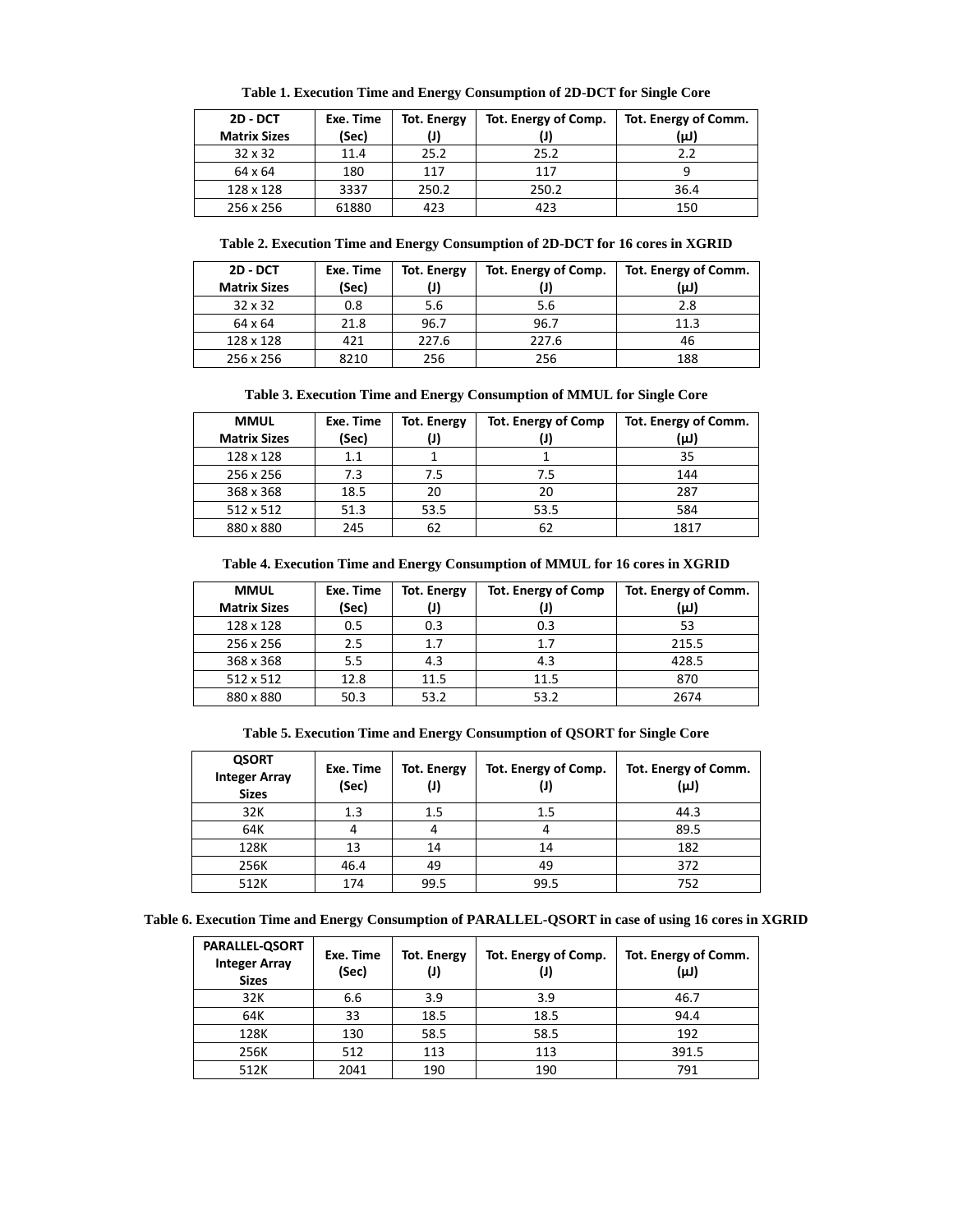| Table 7. Execution Time and Energy Consumption of HYPER-QSORT in case of using 16 cores in XGRID |
|--------------------------------------------------------------------------------------------------|
|--------------------------------------------------------------------------------------------------|

| <b>HYPER-QSORT</b><br><b>Integer Array</b><br><b>Sizes</b> | Exe. Time<br>(Sec) | <b>Tot. Energy</b><br>(J) | Tot. Energy of Comp. | Tot. Energy of Comm.<br>(µJ) |
|------------------------------------------------------------|--------------------|---------------------------|----------------------|------------------------------|
| 32K                                                        | 1.8                | 2.7                       | 2.7                  | 46.7                         |
| 64K                                                        | 5.8                | 10                        | 10                   | 94.3                         |
| 128K                                                       | 20.6               | 39.6                      | 39.6                 | 191.6                        |
| 256K                                                       | 77.5               | 149.8                     | 149.8                | 391                          |
| 512K                                                       | 299                | 220                       | 220                  | 790.5                        |

|  | Table 8. Execution Time and Energy Consumption of PSRS-QSORT in case of using 16 cores in XGRID |  |  |
|--|-------------------------------------------------------------------------------------------------|--|--|
|  |                                                                                                 |  |  |

| <b>PSRS-QSORT</b><br><b>Integer Array</b><br><b>Sizes</b> | Exe. Time<br>(Sec) | <b>Tot. Energy</b> | Tot. Energy of Comp. | Tot. Energy of Comm.<br>(µJ) |
|-----------------------------------------------------------|--------------------|--------------------|----------------------|------------------------------|
| 32K                                                       | 0.6                | 0.3                | 0.3                  |                              |
| 64K                                                       | 1.4                |                    |                      | 94.6                         |
| 128K                                                      | 3.3                | 3.1                | 3.1                  | 192.3                        |
| 256K                                                      | 8.7                | 10.8               | 10.8                 | 392.7                        |
| 512K                                                      | 25.3               | 40                 | 40                   | 793.4                        |

**Table 9. Execution Time of benchmarks running on XGRID of various sizes (core count).**

|       | 256x256 2D DCT  | 512x512 2D DCT  | 256x256 MMUL    | 512x512 MMUL    |
|-------|-----------------|-----------------|-----------------|-----------------|
| Cores | Exe. Time (Sec) | Exe. Time (Sec) | Exe. Time (Sec) | Exe. Time (Sec) |
| 16    | 8210.0          | 39351.0         | 2.5             | 12.8            |
| 64    | 2059.0          | 9797.0          | 1.3             | 6.6             |
| 128   | 1033.0          | 4916.0          | 1.1             | 5.8             |
| 256   | 525.0           | 2497.0          | 1.4             | 7.1             |

**Table 10. XGRID vs. GRAPHITE [32] using 2D DCT (on 16 cores)**

| <b>Input Size</b> | <b>XGRID</b>    | <b>GRAPHITE</b> |             |
|-------------------|-----------------|-----------------|-------------|
|                   | Exe. Time (Sec) | Exe. Time (Sec) | Improvement |
| 32x32             | 0.8             | 3.0             | 275%        |
| 64x64             | 21.8            | 47.6            | 118%        |
| 128x128           | 421.0           | 764.2           | 82%         |
| 256x256           | 8212.0          | 12236.0         | 49%         |

**Table 11. XGRID vs. GRAPHITE [32] using MMUL (on 16 cores)**

|                   | <b>XGRID</b>    | <b>GRAPHITE</b> |             |
|-------------------|-----------------|-----------------|-------------|
| <b>Input Size</b> | Exe. Time (Sec) | Exe. Time (Sec) | Improvement |
| 128x128           | 0.5             | 0.54            | 8%          |
| 256x256           | 2.6             | 3.4             | 31%         |
| 368x368           | 5.5             | 10.9            | 98%         |
| 512x512           | 12.9            | 31.0            | 140%        |

**Table 12. The designated values for some features of XGRID and GRAPHITE [32] architectures**

| <b>Feature</b>           | <b>XGRID</b>              | <b>GRAPHITE</b>           |
|--------------------------|---------------------------|---------------------------|
| Number of Cores          | 16                        | 16                        |
| Clock Frequency          | 130 Mhz                   | 130 Mhz                   |
| <b>Instruction Cache</b> | Private, 64 KB (per core) | Private, 64 KB (per tile) |
| Data Cache               | Private, 1 MB (per core)  | Private, 1 MB (per tile)  |
| Interconnect<br>Topology | 2D grid network           | 2D mesh network           |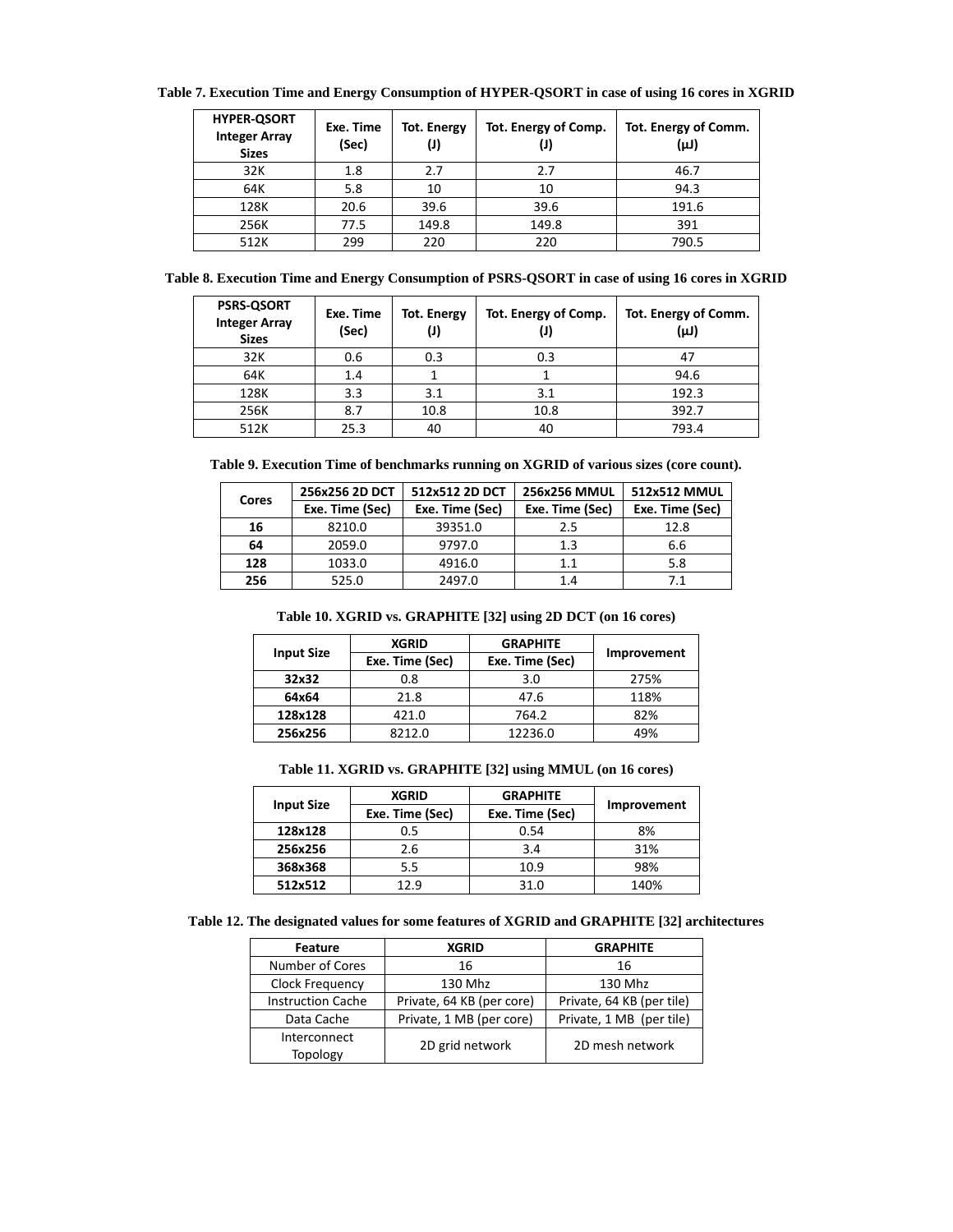#### **9. REFERENCES**

- [1] Herb Sutter. The Free Lunch Is Over: A Fundamental Turn Toward Concurrency in Software. *Dr. Dobb's Journal*, 30(3), March 2005.
- [2] K. Skadron, et al. Temperature-Aware Microarchitecture. In *Proceedings of the 30th International Symposium on Computer Architecture*, June 2003.
- [3] S. Borkar. Thousand Core Chips A Technology Perspective. In *Proceedings of Design Automation Conference (DAC)*, 2007.
- [4] A. Kayi, T. El-Ghazawi, and G. Newby. Performance issues in emerging homogeneous multicore architectures. In *Proceedings of Simulation Modeling Practice and Theory*, Vol: 17, issue: 9, pp. 1485-1499, Oct 2009.
- [5] A. Baumann, et al. The Multikernel: A new OS architecture for scalable multicore systems. In *Proc. of ACM SIGOPS 22nd symposium on Operating systems principles*, pp. 29–44, 2009.
- [6] K.K.W Poon, S.J.E Wilton. A detailed power model for field programmable gate arrays. *ACM Trans. on Design Automation of Electronic Systems*, vol. 10, no. 2, pp. 279-302, April 2005.
- [7] D. Walker. The design of a standard message passing interface for distributed memory concurrent computers. *Parallel Computing*, 20:657–673, 1994.
- [8] S. Pasricha, N. Dutt. On-Chip Communication Architectures System on Chip Interconnect © 2008 *Elsevier*
- [9] W. Zhang, et al. Design of a Hierarchy-Bus Based MPSoC on FPGA. In *Proc. of Inter. Conference on Solid-State and Integrated Circuit Technology (ICSICT)*, pp. 1966-1968, 2006.
- [10] E. A. Carara, et al. HeMPS a Framework for NoC-based MPSoC Generation. In *Proc. of IEEE Inter. Symposium on Circuits and Systems (ISCAS)*, pp. 1345 - 1348, 2009.
- [11] S.V. Tota, et al. A Case Study for NoC Based Homogeneous MPSoC Architectures. *IEEE Transactions on Very Large Scale Integration (VLSI) Systems*, March 2009.
- [12] S.V. Tota, et al. MEDEA: a hybrid shared-memory / message-passing multiprocessor NoC-based architecture. In *Proceedings of Design, Automation, and Test in Europe (DATE) Conference*, pp. 45-50, 2010.
- [13] P. Guerrier and A. Grenier. A Generic Architecture for On-Chip Packet-Switched Interconnections. In *Proc. of Design, Automation, and Test in Europe (DATE) Conference*, pp. 250-256, 2000.
- [14] L. Benini and G. DeMicheli. Networks on Chips: A New SoC Paradigm. *IEEE Transactions on Computers*, vol. 35, no. 1, pp. 70-78, Jan. 2002.
- [15] P. P. Pande, C. Grecu, M. Jones, A. Ivanov, and R. Saleh. Performance evaluation and design trade-offs for network-on-chip interconnect architectures. *IEEE Transactions on Computers*, vol. 54, no. 8, pp. 1025–1040, Aug. 2005.
- [16] S. Patel, P. Parandkar, S. Katiyal and A. Agrawal. Exploring Alternative Topologies for Network-on-Chip Architectures**.** In *BVICAM's International Journal of Information Technology (BIJIT)*, vol. 3, issue. 2, August 2011.
- [17] T. Simunic, S. P. Boyd, and P. Glynn. Managing Power Consumption in Networks on Chips. *IEEE Transactions on Very Large Scale Integration (VLSI) Systems*, vol. 12, no. 1, Jan. 2004.
- [18] U. Y. Ogras, J. Hu, and R. Marculescu. Key research problems in NoC design: A holistic perspective. In *Proc. of International Conference on Hardware/Software Codesign and System Synthesis (CODES+ISSS)*, pp. 69–74, Sep. 2005.
- [19] J. W. van den Brand, C. Ciordas, K. Goossens, and T. Basten. Congestion-Controlled Best-Effort Communication for Networks-on-Chip. In *Proc. of Design, Automation, and Test in Europe (DATE) Conference*, pp. 948–953, Apr. 2007.
- [20] J. Cong, et al. MC-Sim: An Efficient Simulation Tool for MPSoC Designs. In *Proc. of IEEE/ACM Inter. Conference on Computer-Aided Design (ICCAD)*, pp. 364–371, 2008.
- [21] G. Kahn. The Semantics of a Simple Language for Parallel Programming. In *Proc. of IFIP Congress*, Stockholm, 1974
- [22] CPLEX Optimization Studio. [Online]. Available: http://www-01.ibm.com/software/integration/optimization/cplex-optimizationstudio/
- [23] N. Kavvadias, et al. Measurements Analysis of the Software-Related Power Consumption in Microprocessors. In *Proc. of Instrumentation and Measurement Technology Conference (IMTC)*, 2003.
- [24] A.B.A. Garcia, J. Gobert, T. Dombek, H. Mehrez and F. Petrot. Energy Estimation in High Level Cycle-Accurate Descriptions of Embedded Systems. In *Proc. of IEEE Inter. Conference on Electronics, Circuits and Systems*, 2002.
- [25] M. J. Quinn. Parallel programming in C with MPI and OpenMP. *McGraw-Hill Higher Education*, 2004.
- [26] E. Kusse, J.Rabaey. Low-Energy Embedded FPGA Structures. *International Symposium of Low Power Electronic Design (ISLPED)*, pp.155-160, 1998.
- [27] L.Shang, A.Kaviani, K.Bathala. Dynamic Power Consumption in Virtex-II FPGA Family. In *International Symposium on Field-Programmable Gate Arrays*, pp.157-164, 2002.
- [28] N. L. Binkert, et al. The M5 Simulator: Modeling Networked Systems. *IEEE Micro*, vol.26, no.4, pp. 52-60, 2006.
- [29] M.M.K. Martin, et al. Multifacet's General Execution-Driven Multiprocessor Simulator (GEMS) Toolset. *Sigarch Computer Architecture News*, vol. 33, no. 4, pp. 92-99, Sept. 2005.